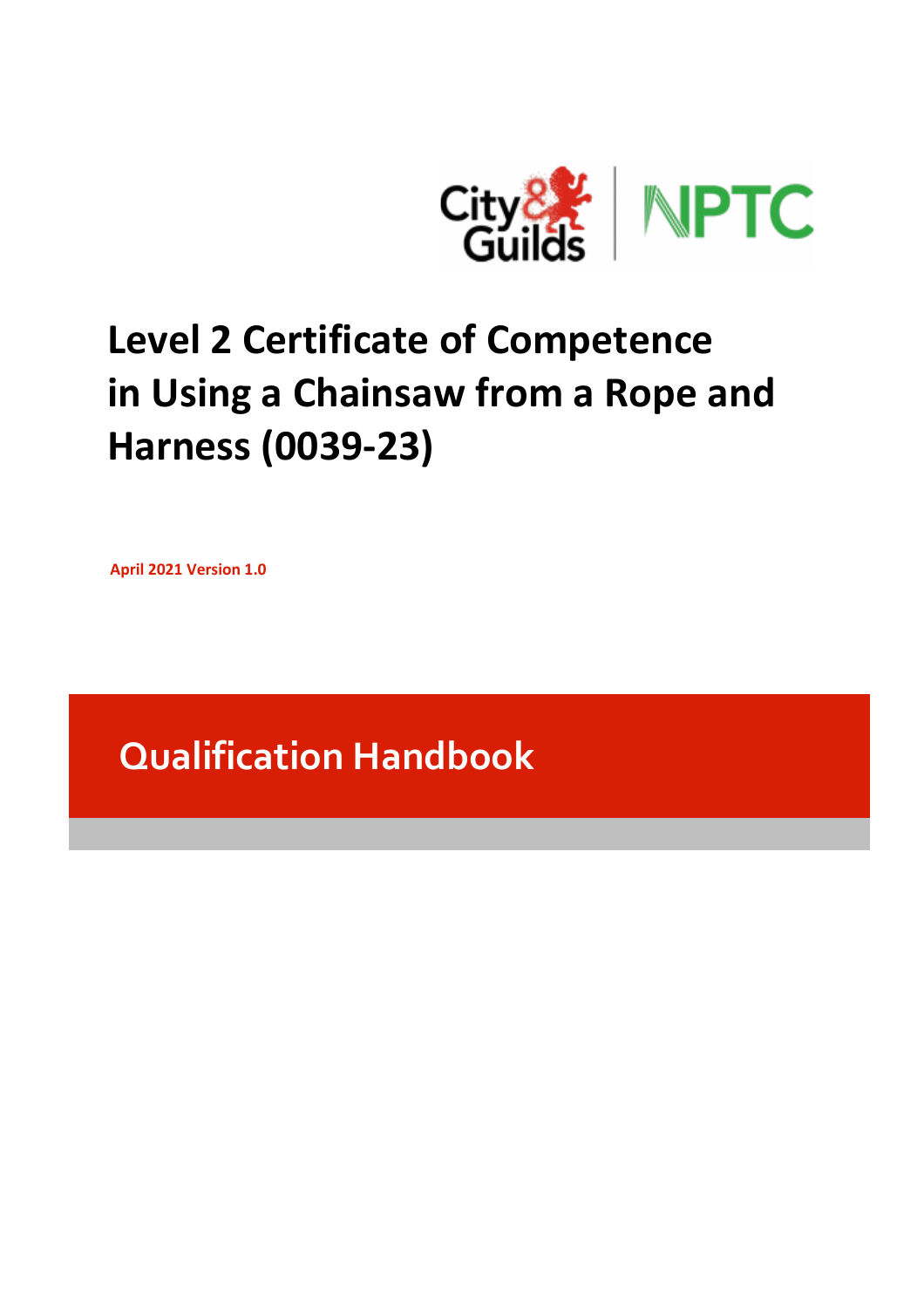# **Qualification at a glance**

ŕ

| Industry area                         | Forestry and Arboriculture                                                                                                                                                                                                                                                                                                                                                                                                                    |  |
|---------------------------------------|-----------------------------------------------------------------------------------------------------------------------------------------------------------------------------------------------------------------------------------------------------------------------------------------------------------------------------------------------------------------------------------------------------------------------------------------------|--|
| <b>City &amp; Guilds number</b>       | 0039-23                                                                                                                                                                                                                                                                                                                                                                                                                                       |  |
| Age group                             | 16-19, 19+                                                                                                                                                                                                                                                                                                                                                                                                                                    |  |
| <b>Entry requirements</b>             | Candidates must have achieved 0039-20 Level 2 Certificate<br>of Competence in Chainsaw Maintenance and Cross-<br>Cutting, 0039-21 Level 2 Certificate of Competence in<br>Felling Small Trees up to 380mm and 0039-22 Level 2<br>Certificate of Competence in Tree Climbing and Aerial<br>Rescue (or equivalent versions).<br>Centres must ensure that any pre-requisites stated in the<br>What is this qualification about? section are met. |  |
| <b>Assessment</b>                     | To gain this qualification, candidates must successfully                                                                                                                                                                                                                                                                                                                                                                                      |  |
|                                       | achieve the following assessments:                                                                                                                                                                                                                                                                                                                                                                                                            |  |
|                                       | One to one practical assessment with oral<br>$\bullet$<br>questioning by an NPTC City & Guilds approved<br>assessor                                                                                                                                                                                                                                                                                                                           |  |
| Grading                               | Pass only                                                                                                                                                                                                                                                                                                                                                                                                                                     |  |
| <b>Approvals</b>                      | Full centre approval                                                                                                                                                                                                                                                                                                                                                                                                                          |  |
|                                       | Qualification approval                                                                                                                                                                                                                                                                                                                                                                                                                        |  |
| <b>Support materials</b>              | <b>Assessment Pack - Centre Version</b>                                                                                                                                                                                                                                                                                                                                                                                                       |  |
| <b>Registration and certification</b> | Registration and certification of this qualification is through<br>the Walled Garden and is subject to end dates.                                                                                                                                                                                                                                                                                                                             |  |

| <b>Title and level</b>                                                                     | Size <sup>1</sup><br>(GLH) | <b>TQT</b> | <b>City &amp; Guilds</b><br>qualification<br>number | <b>Ofqual</b><br>accreditation<br>number |
|--------------------------------------------------------------------------------------------|----------------------------|------------|-----------------------------------------------------|------------------------------------------|
| Level 2 Certificate of Competence in<br>Using a Chainsaw from a Rope and<br><b>Harness</b> | 24                         | 26         | 0039-23                                             | 603/7356/8                               |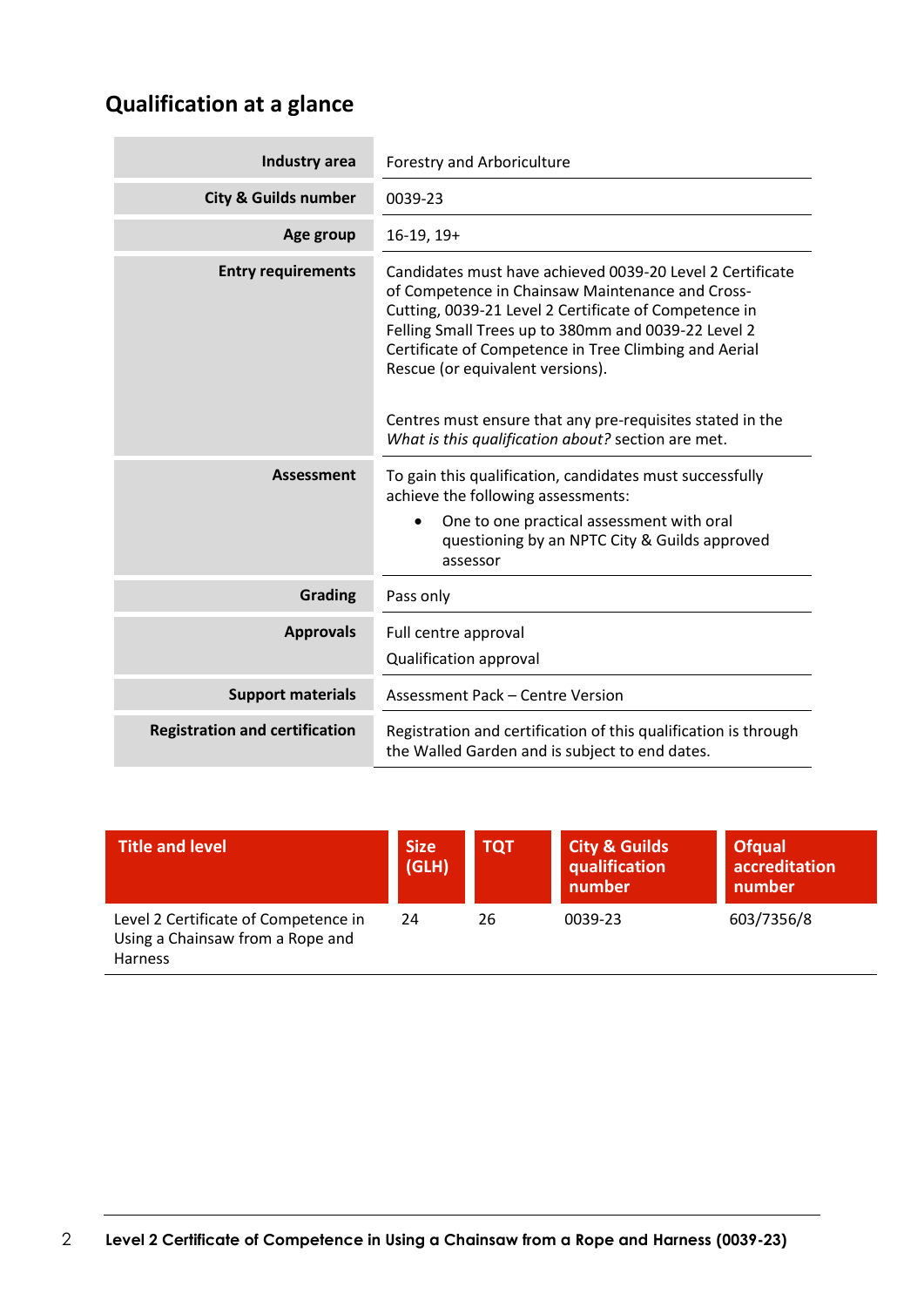|  |  | <b>Version and date</b> |  |  |
|--|--|-------------------------|--|--|
|  |  |                         |  |  |
|  |  |                         |  |  |

**Change detail Change detail Section** 

1.0 First version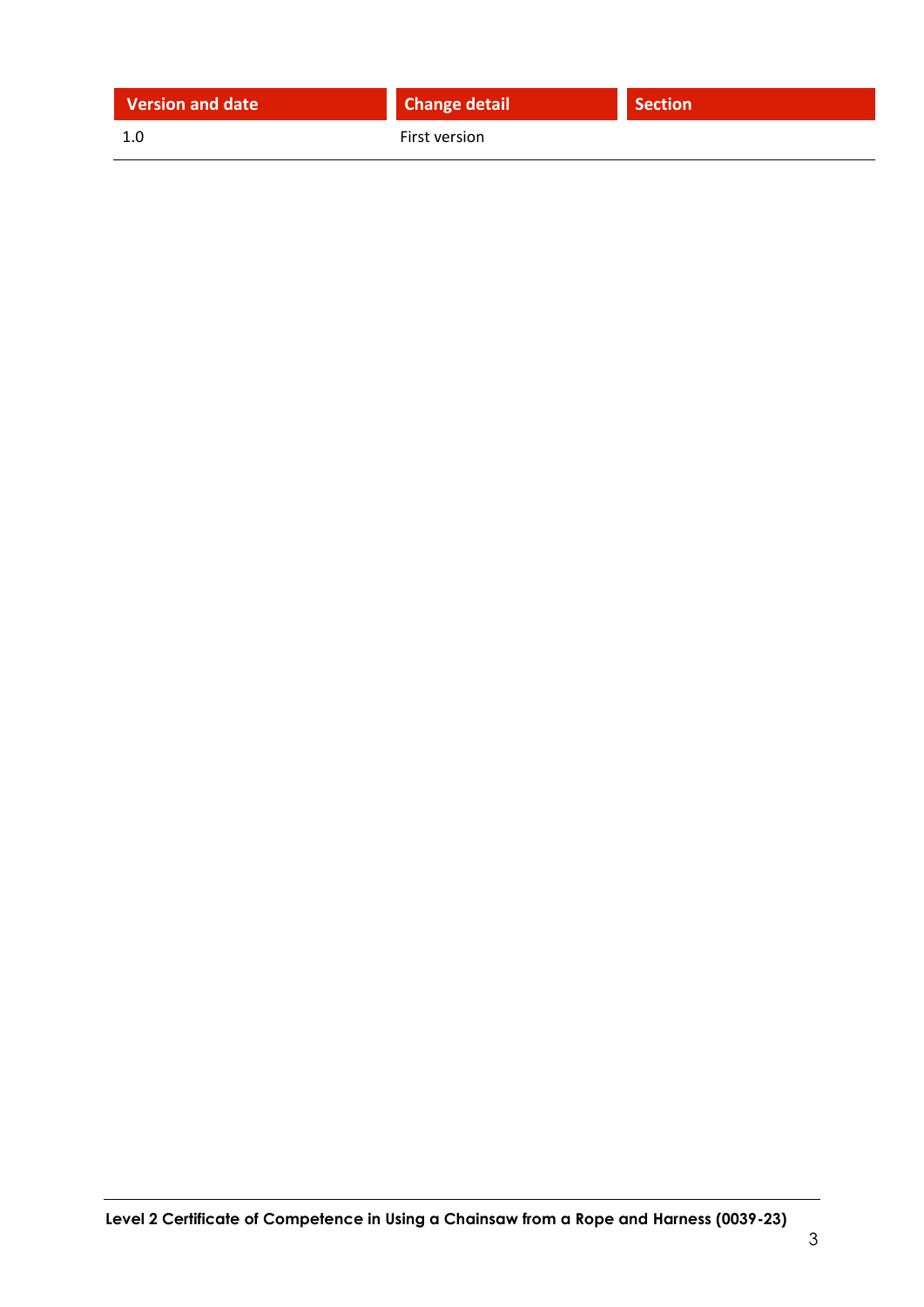## **Contents**

| 1                                            | <b>Introduction</b> |                                               | 5  |
|----------------------------------------------|---------------------|-----------------------------------------------|----|
|                                              |                     | Purpose of Qualification                      | 5  |
|                                              |                     | <b>Qualification structure</b>                | 6  |
| $\overline{2}$                               |                     | <b>Centre requirements</b>                    |    |
|                                              |                     | Approval                                      | 7  |
|                                              |                     | Physical resources                            | 7  |
|                                              |                     | Age restrictions                              | 8  |
| 3                                            | Administration      |                                               | 9  |
|                                              |                     | External quality assurance                    | 9  |
|                                              |                     | Malpractice                                   | 9  |
|                                              |                     | Access arrangements and special consideration | 10 |
| 4                                            | <b>Units</b>        |                                               | 11 |
| <b>Unit 204</b>                              |                     | Using a chainsaw from a rope and harness      | 12 |
|                                              |                     | What is this unit about?                      | 12 |
|                                              |                     | Learning outcomes                             | 12 |
|                                              |                     | Scope of content                              | 13 |
| Appendix 1<br>Sources of general information |                     |                                               | 18 |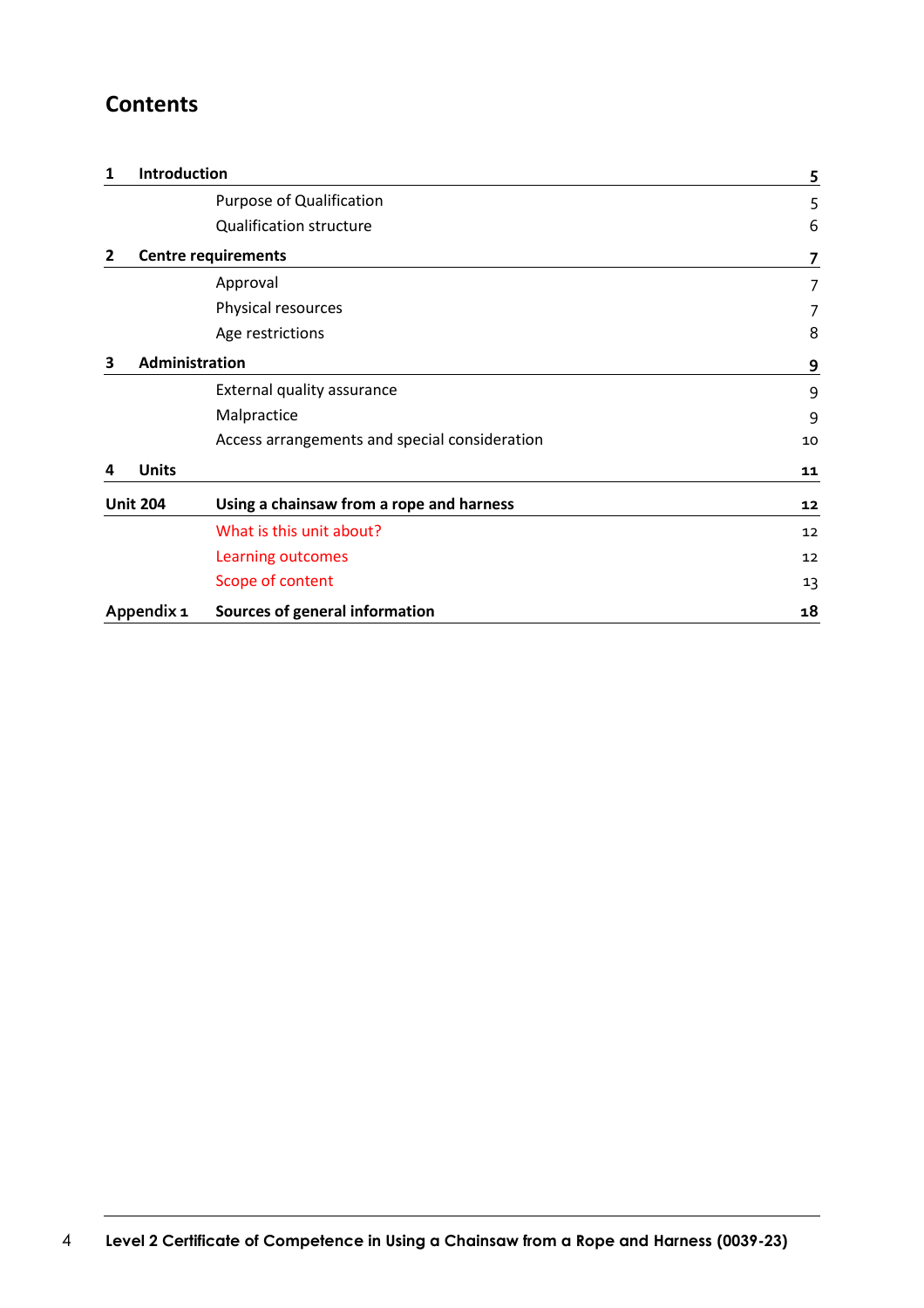# **1 Introduction**

### **Purpose of Qualification**

The following purpose is for the **Level 2 Certificate of Competence in Using a Chainsaw from a Rope and Harness (603/7356/8)**

| Area                                                                                             | <b>Description</b>                                                                                                                                                                                                                                                                                                          |  |  |  |
|--------------------------------------------------------------------------------------------------|-----------------------------------------------------------------------------------------------------------------------------------------------------------------------------------------------------------------------------------------------------------------------------------------------------------------------------|--|--|--|
| <b>OVERVIEW</b>                                                                                  |                                                                                                                                                                                                                                                                                                                             |  |  |  |
| Who is this qualification for?                                                                   | Individuals who use chainsaws as part of their work in<br>arboriculture, forestry or other industries. It will provide the<br>individual with the knowledge, understanding and skills<br>required to use chainsaws from a rope and harness safely and to<br>industry standards in line with current legislation.            |  |  |  |
| What does this qualification<br>cover?                                                           | It covers risk assessment, emergency planning, legislation,<br>industry best practice, environmental considerations, tree<br>condition, tools and equipment, pruning techniques, and<br>pruning from a rope and harness.                                                                                                    |  |  |  |
| WHAT COULD THIS QUALIFICATION LEAD TO?                                                           |                                                                                                                                                                                                                                                                                                                             |  |  |  |
| Will the qualification lead to<br>employment, and if so, in which<br>job role and at what level? | This qualification will support progression into employment<br>where using a chainsaw from a rope and harness is part of the<br>role. Safe operational skills are key to efficient use, good<br>working practice and preventing accidents, leading to business<br>benefits in terms of less machinery damage and down time. |  |  |  |
| Why choose this qualification<br>over similar qualifications?                                    | This is a specialist qualification demonstrating the individual is<br>able to use a chainsaw from a rope and harness to a recognised<br>level of competency.                                                                                                                                                                |  |  |  |
| Will the qualification lead to<br>further learning?                                              | Individuals who successfully complete this qualification could go<br>on to increase their level of proficiency through consolidation<br>practice within a working environment, or develop skills in<br>safely operating chainsaws, e.g., Level 3 Certificate of<br>Competence in Aerial Tree Pruning.                       |  |  |  |
| WHO SUPPORTS THIS QUALIFICAITON?                                                                 |                                                                                                                                                                                                                                                                                                                             |  |  |  |
| Employer/Higher Education<br>Institutions                                                        | The Arboricultural Association                                                                                                                                                                                                                                                                                              |  |  |  |
| <b>FURTHER INFORMATION</b>                                                                       | Please refer to the Qualification Handbook, available on the City<br>& Guilds NPTC website, for more information on the structure<br>of this qualification, the content of the units, and assessment.                                                                                                                       |  |  |  |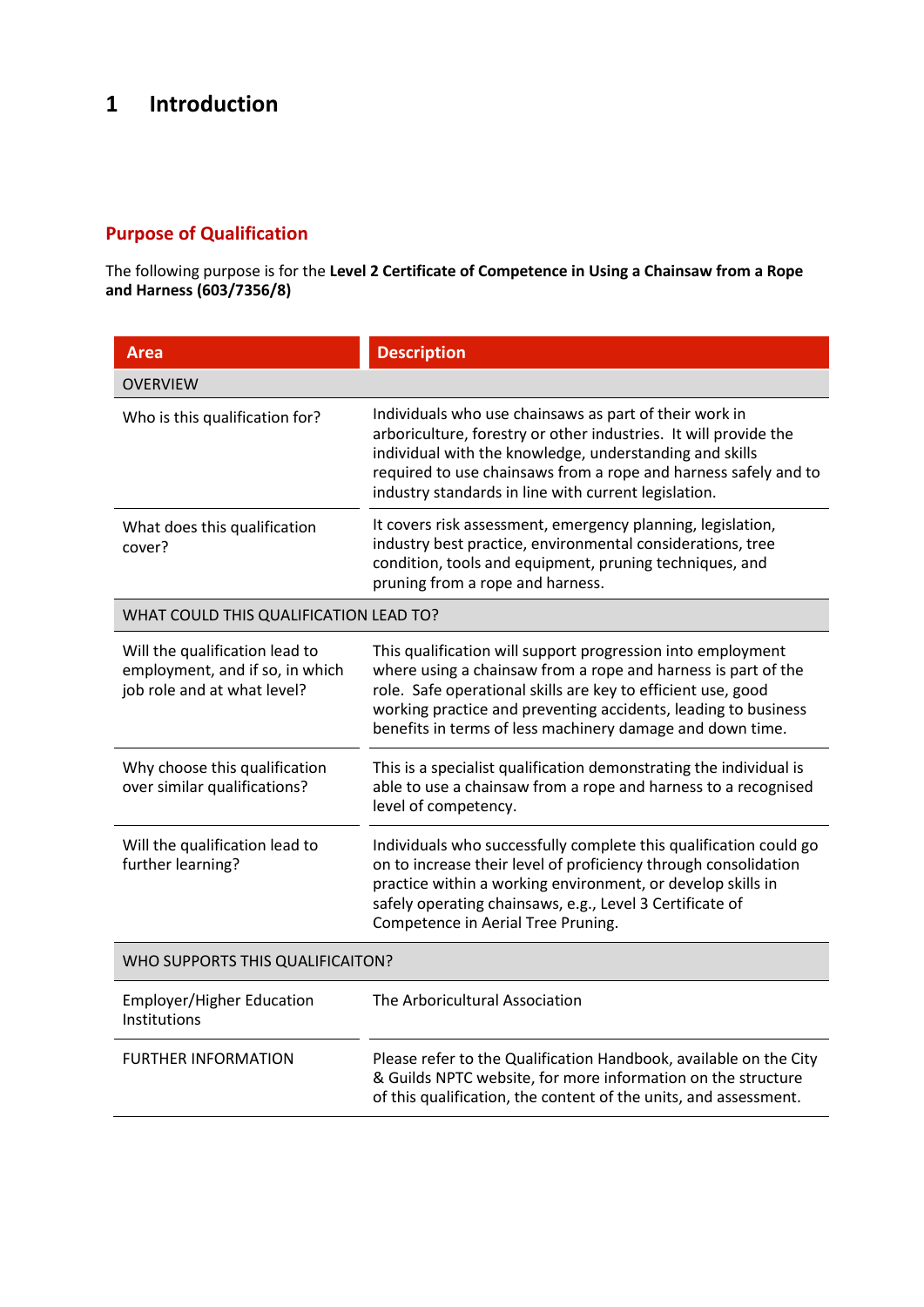#### **Qualification structure**

For the **Level 2 Certificate of Competence in Using a Chainsaw from a Rope and Harness** learners must be trained and assessed in a minimum of one of the units listed below. The qualification will be endorsed to the context of the unit assessed:

| Unit<br>number        | Unit title                               | <b>GLH</b> |  |  |
|-----------------------|------------------------------------------|------------|--|--|
| Learners must achieve |                                          |            |  |  |
| 204                   | Using a chainsaw from a rope and harness | 24         |  |  |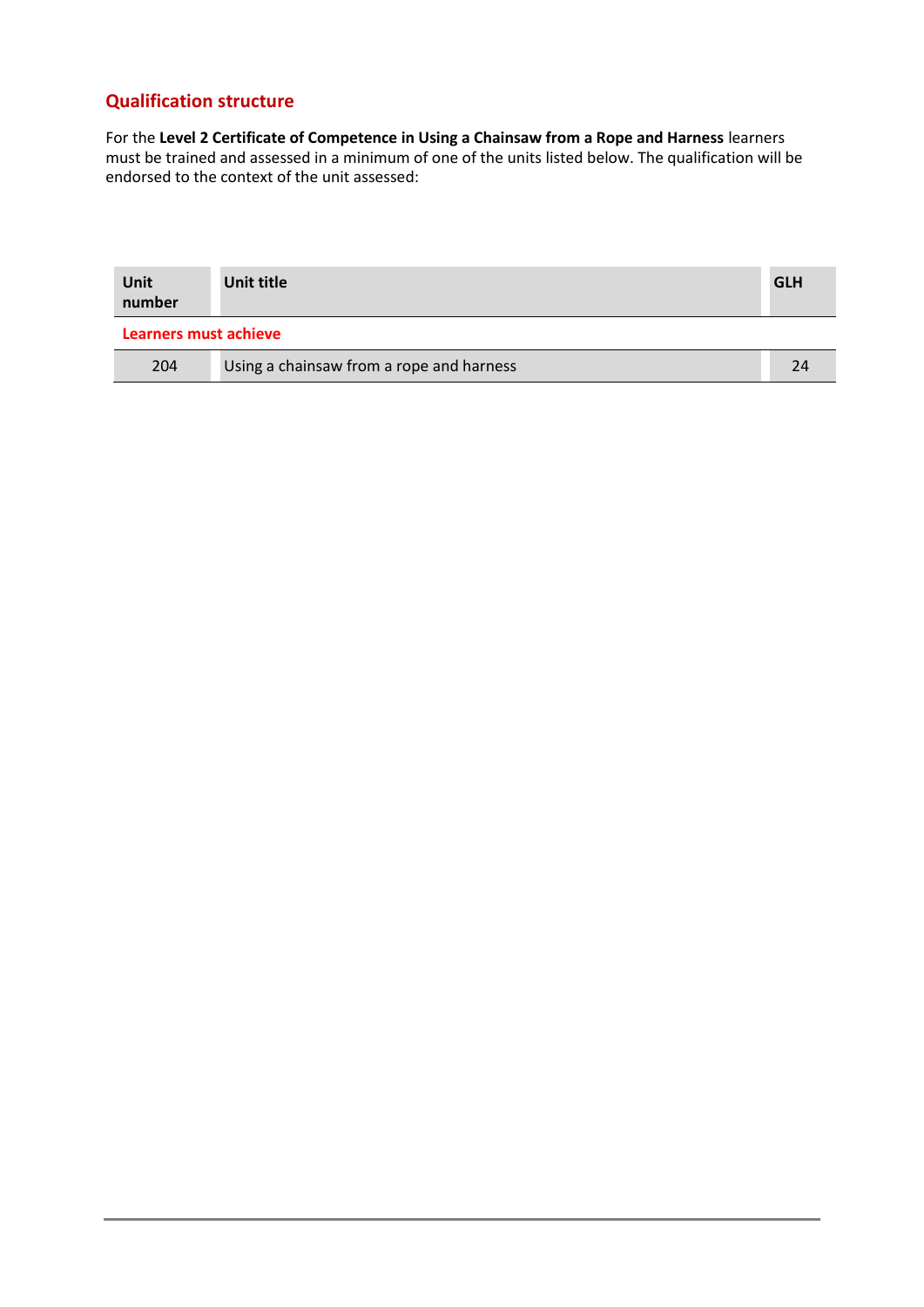## **2 Centre requirements**

#### **Approval**

New centres will need to gain centre approval. Existing City & Guilds centres who do not currently offer this qualification must go through the Qualification Approval (QAP) process. For centres currently offering Level 3 Award in Cutting a Tree using Free Fall Techniques (0021-08) there is a Fast Track method of approval. Please email **[qasupport@cityandguilds.com](mailto:qasupport@cityandguilds.com)** for further information on the approval process

#### **Centre staffing**

Staff delivering these qualifications must be able to demonstrate that they meet the following requirements:

- be technically competent in the areas in which they are delivering
- be able to deliver across the breadth and depth of the content of the qualification being taught
- have recent relevant teaching and assessment experience in the specific area they will be teaching, or be working towards this
- demonstrate continuing CPD.

#### **Physical resources**

Centres must be able to demonstrate that they have access to the equipment and technical resources required to deliver this qualification and its assessments.

#### **Assessment Guidance for the Assessor**

Staff assessing these qualifications must be approved Certificate of Competence City & Guilds NPTC Assessors and must be independent **and cannot have been involved with the training of the Candidate**. This qualification can only be assessed by an Assessor who is suitably qualified and meets the requirements of the awarding body.

Certificate of Competence City & Guilds NPTC Assessors must meet the following requirements:

- show competence and provide evidence of industry expertise in the qualification/s they wish to assess
- hold the qualification as a candidate and have been technically evaluated as an Assessor
- be up to date with their verification and relevant first aid
- demonstrate continuing technically relevant CPD

Compliance with these requirements is a pre-requisite for Assessors remaining on the list of approved Assessors.

Verification is a process of monitoring assessment; it is an essential check to confirm that the assessment procedures are being carried out in the way City & Guilds has laid down. The overall aim of verification is to establish a system of quality assurance that is acceptable in terms of both credibility and cost effectiveness and approved Assessors will be subject to a regular visit by the Verifier at a time when assessments are being undertaken.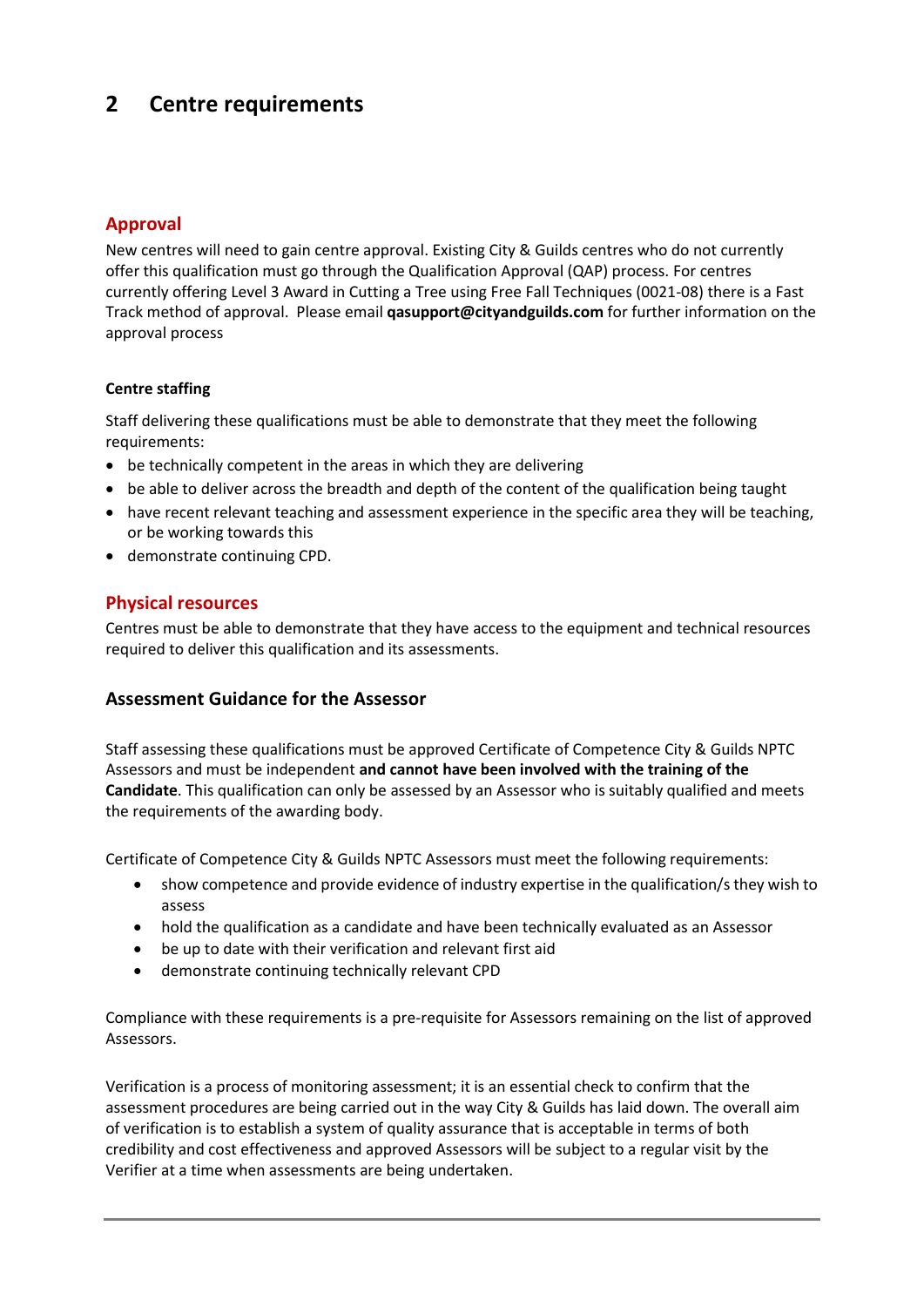A selection of assessment reports completed by the Assessor will be evaluated by a City & Guilds approved Quality Consultant.

#### **Safe Practice**

Appropriate PPE must be worn at all times

All equipment must be operated in such a way that the Candidate, Assessor, other persons, animals or other equipment are not endangered.

If these conditions are not observed this will result in the Candidate not meeting the required standard.

#### **Validation of Equipment**

Any item(s) equipment used for the assessment must comply with current legal requirements.

Additional information may be sought from the relevant manufacturer's instruction book, operators' manual, product label/database or any other Government/Government Agency publication.

#### **Age restrictions**

This qualification is approved for learners aged  $16 - 19$ ,  $19 +$ .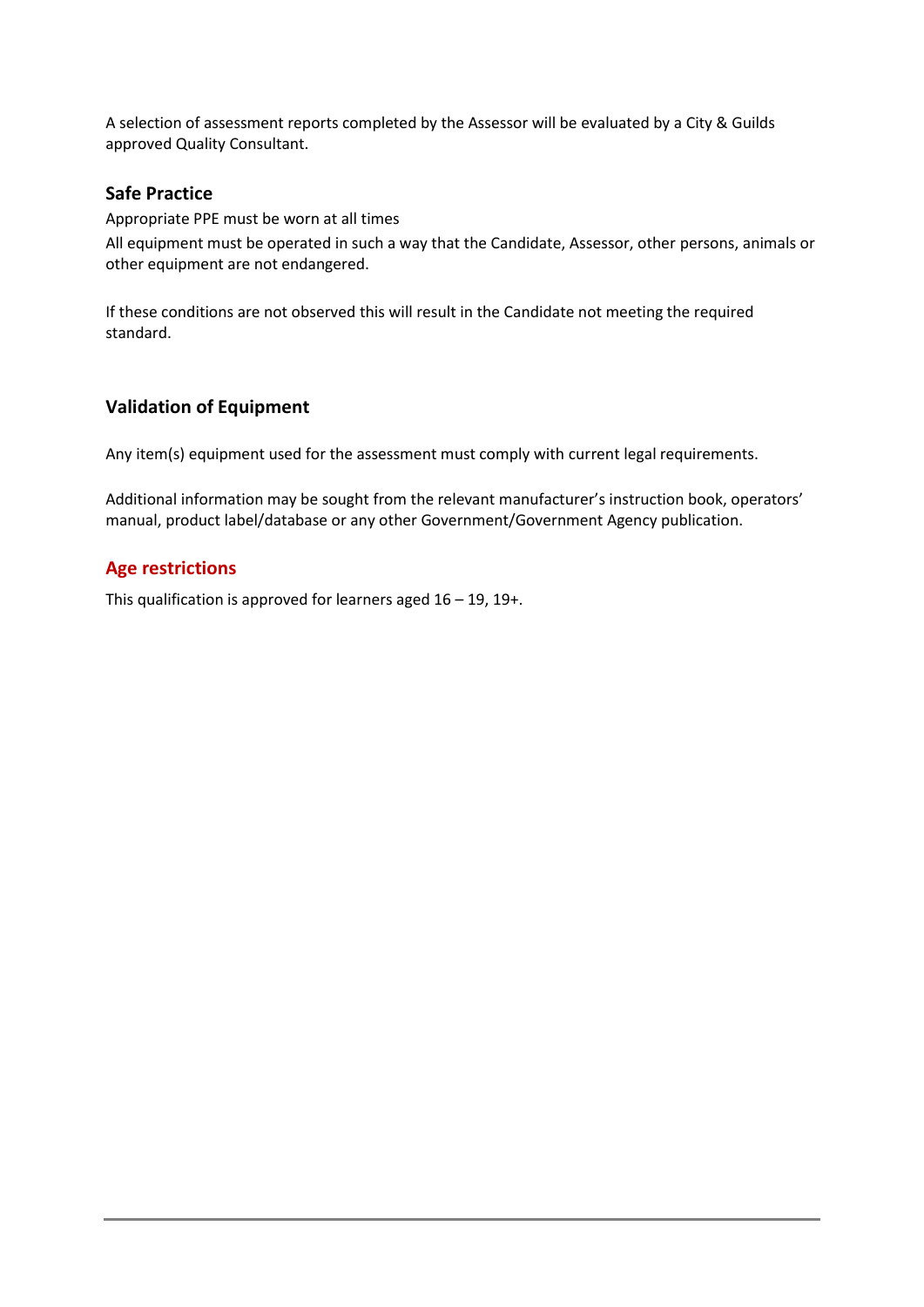## **3 Administration**

Approved centres must have effective quality assurance systems to ensure valid and reliable delivery and assessment of qualifications. Quality assurance includes initial centre registration by City & Guilds and the centre's own internal procedures for monitoring quality assurance procedures.

Consistent quality assurance requires City & Guilds and its associated centres to work together closely; our Quality Assurance Model encompasses both internal quality assurance (activities and processes undertaken within centres) and external quality assurance (activities and processes undertaken by City & Guilds).

#### **External quality assurance**

City & Guilds will undertake external moderation activities to ensure that the quality assurance criteria for this qualification are being met. Centres must ensure that they co-operate with City & Guilds staff and representatives when undertaking these activities.

City & Guilds requires the Head of Centre to

- facilitate any inspection of the centre which is undertaken on behalf of City & Guilds
- make secure arrangements to receive, check and keep assessment material secure at all times, maintain the security of City & Guilds confidential material from receipt to the time when it is no longer confidential and keep completed assignment work and examination scripts secure from the time they are collected from the candidates to their dispatch to City & Guilds.

#### **Malpractice**

Please refer to the City & Guilds guidance notes *Managing cases of suspected malpractice in examinations and assessments*. This document sets out the procedures to be followed in identifying and reporting malpractice by candidates and/or centre staff and the actions which City & Guilds may subsequently take. The document includes examples of candidate and centre malpractice and explains the responsibilities of centre staff to report actual or suspected malpractice. Centres can access this document on the City & Guilds website.

Examples of candidate malpractice are detailed below (please note that this is not an exhaustive list):

- falsification of assessment evidence or results documentation
- plagiarism of any nature
- collusion with others
- copying from another candidate (including the use of ICT to aid copying), or allowing work to be copied
- deliberate destruction of another's work
- false declaration of authenticity in relation to assessments
- impersonation.

These actions constitute malpractice, for which a penalty (eg disqualification from the assessment) will be applied.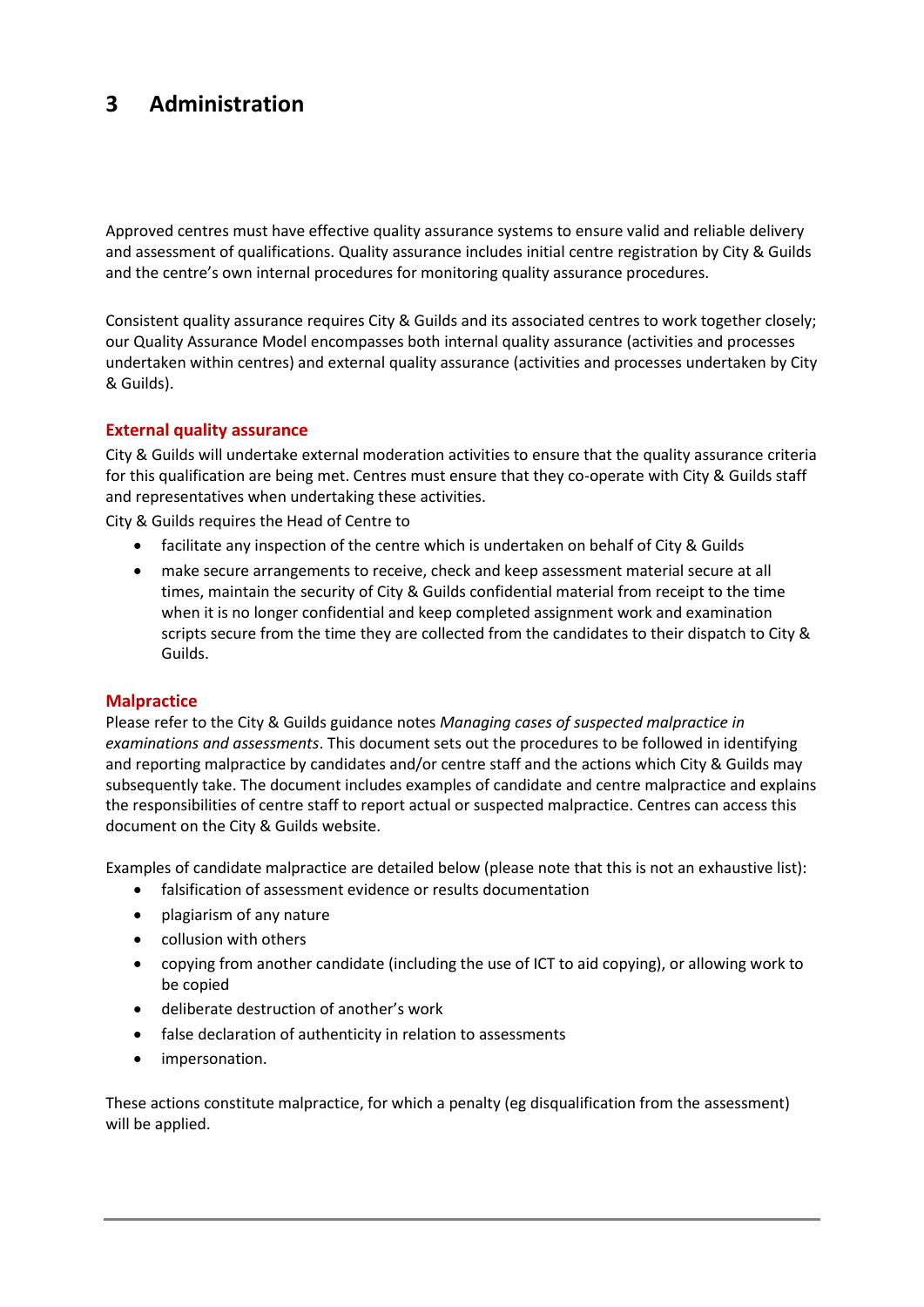Where suspected malpractice is identified by a centre after the candidate has signed the declaration of authentication, the Head of Centre must submit full details of the case to City & Guilds at the earliest opportunity. Please refer to the form in the document *Managing cases of suspected malpractice in examinations and assessments*. Alternatively please complete the form, JCQ/M1. Copies of this form can be found on the JCQ website: http://www.jcq.org.uk

#### **Access arrangements and special consideration**

We have taken note of the provisions of equalities legislation in developing and administering this specification.

We can make arrangements so that candidates with disabilities, special educational needs and temporary injuries can access the assessment. These arrangements must be made before assessment takes place.

It is the responsibility of the centre to ensure at the start of a programme of learning that candidates will be able to access the requirements of the qualification.

Please refer to the *JCQ access arrangements and reasonable adjustments and Access arrangements when and how applications need to be made to City & Guilds* for more information. Both are available on the City & Guilds website: **[http://www.cityandguilds.com/delivering-our-qualifications/centre](http://www.cityandguilds.com/delivering-our-qualifications/centre-development/centre-document-library/policies-and-procedures/access-arrangements-reasonable-adjustments)[development/centre-document-library/policies-and-procedures/access-arrangements-reasonable](http://www.cityandguilds.com/delivering-our-qualifications/centre-development/centre-document-library/policies-and-procedures/access-arrangements-reasonable-adjustments)[adjustments](http://www.cityandguilds.com/delivering-our-qualifications/centre-development/centre-document-library/policies-and-procedures/access-arrangements-reasonable-adjustments)**

#### **Special consideration**

We can give special consideration to candidates who have had a temporary illness, injury or indisposition at the time of the examination. Where we do this, it is given after the examination.

Applications for either access arrangements or special consideration should be submitted to City & Guilds by the Examinations Officer at the centre. For more information please consult the current version of the JCQ document, *A guide to the special consideration process*.

#### **Language of examinations**

City & Guilds has a responsibility to ensure that candidates can be assessed in the following languages only:

- English
- English in Northern Ireland
- English in Wales.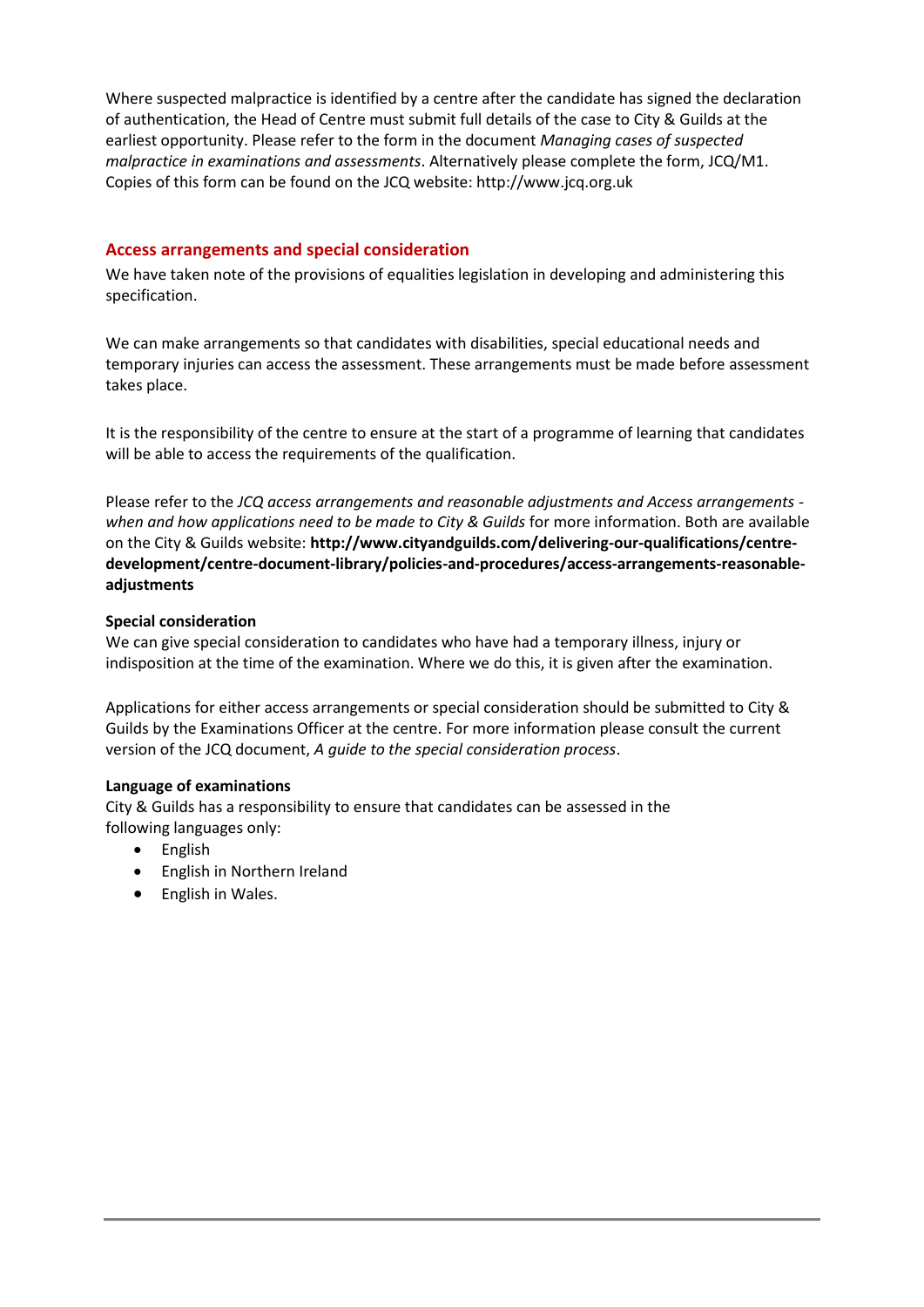**Units**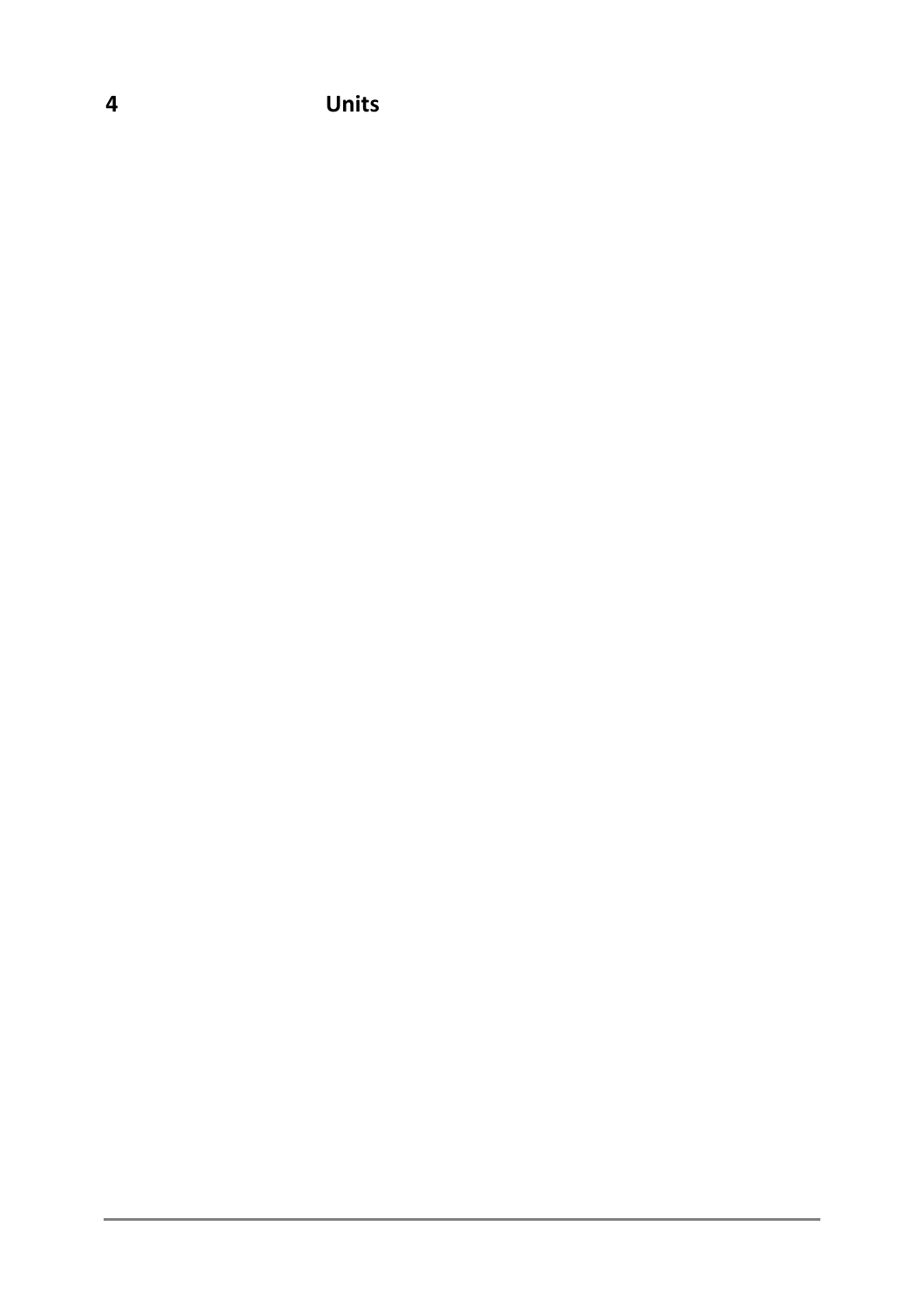| Level: 2      |  |
|---------------|--|
| <b>GLH 24</b> |  |

#### **What is this unit about?**

The aim of this unit is to provide the learner with the knowledge, understanding and skills required to use a chainsaw from a rope and harness.

#### **Learning outcomes**

In this unit, learners will be able to

1. Use a chainsaw from a rope and harness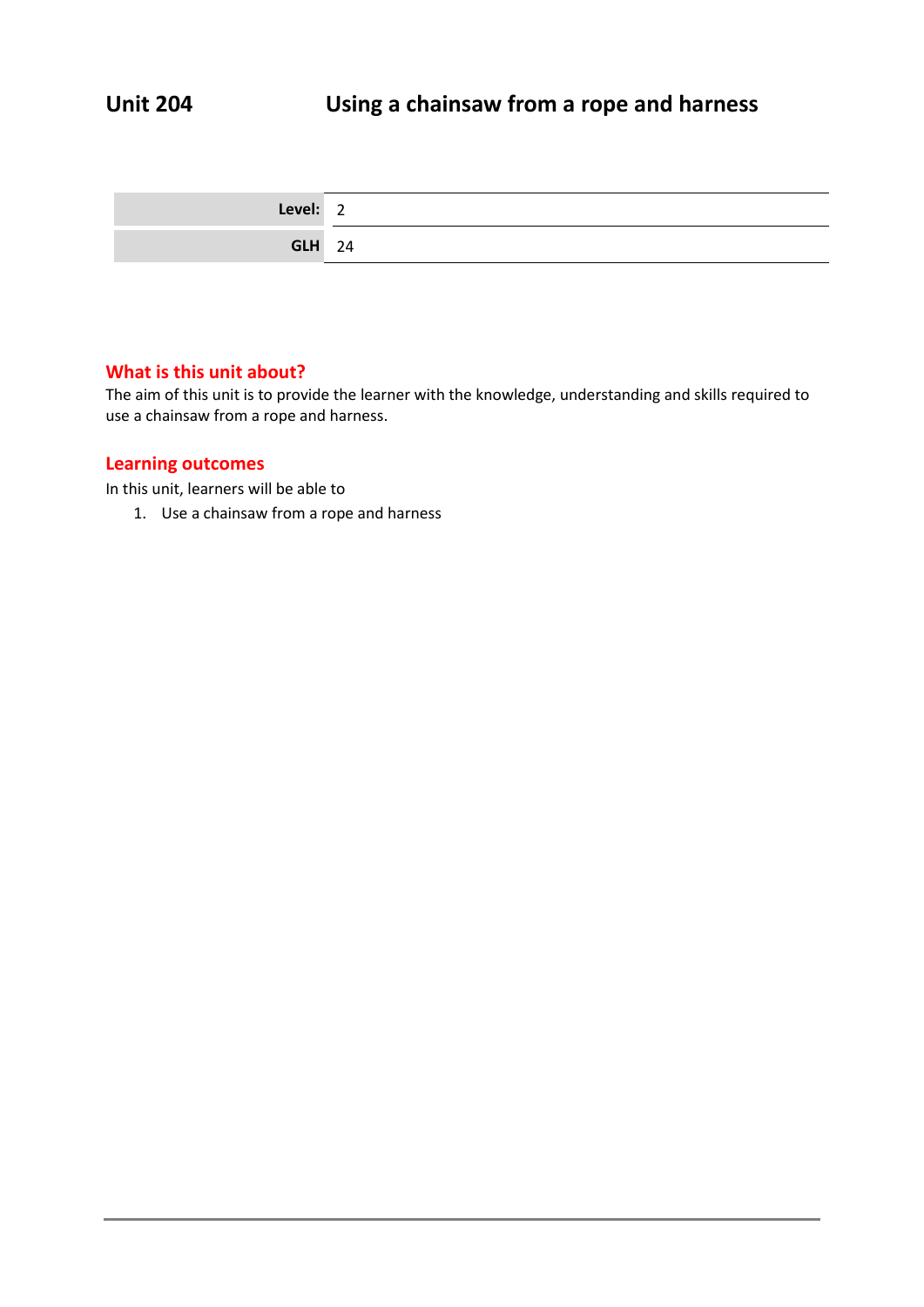#### **Scope of content**

This section gives details of the scope of content to be covered in the teaching of the unit to ensure that all the learning outcomes can be achieved.

#### Learning outcome:

#### **1. Use a chainsaw from a rope and harness**

#### **Topics:**

- 1.1 Risks, hazards, controls, emergency planning and industry guides
- 1.2 Tree condition
- 1.3 Tools and equipment
- 1.4 Pruning techniques
- 1.5 Tree pruning from a rope and harness

#### **Topic 1.1**

Hazards, risks and controls relevant to the site task and machine.

Emergency procedures relevant to the work site.

Industry guides relevant to using a chainsaw from a rope and harness:

- AA Technical Guide 1 Tree climbing and aerial rescue
- AA Technical Guide 2 Use of tools in a tree
- Tree work recommendations BS3998

Worksite layout factors to consider may include:

- Work zone: an area where hazards may be encountered
- Drop zone: an area where it is anticipated materials may fall
- Exclusion zone: the overall operational area
- **Other**

Tree evaluation may be carried out via:

- Visual observation
- Hazard evaluation report
- **Other**

Implications of the hazards when identified may include:

- Physical injury
- Damage to equipment
- Damage to retained part of the tree
- Disruption to wildlife
- Other

#### **Topic 1.2**

Potential hazards that may be encountered may include:

• Evidence of cavities, decay or decay fungi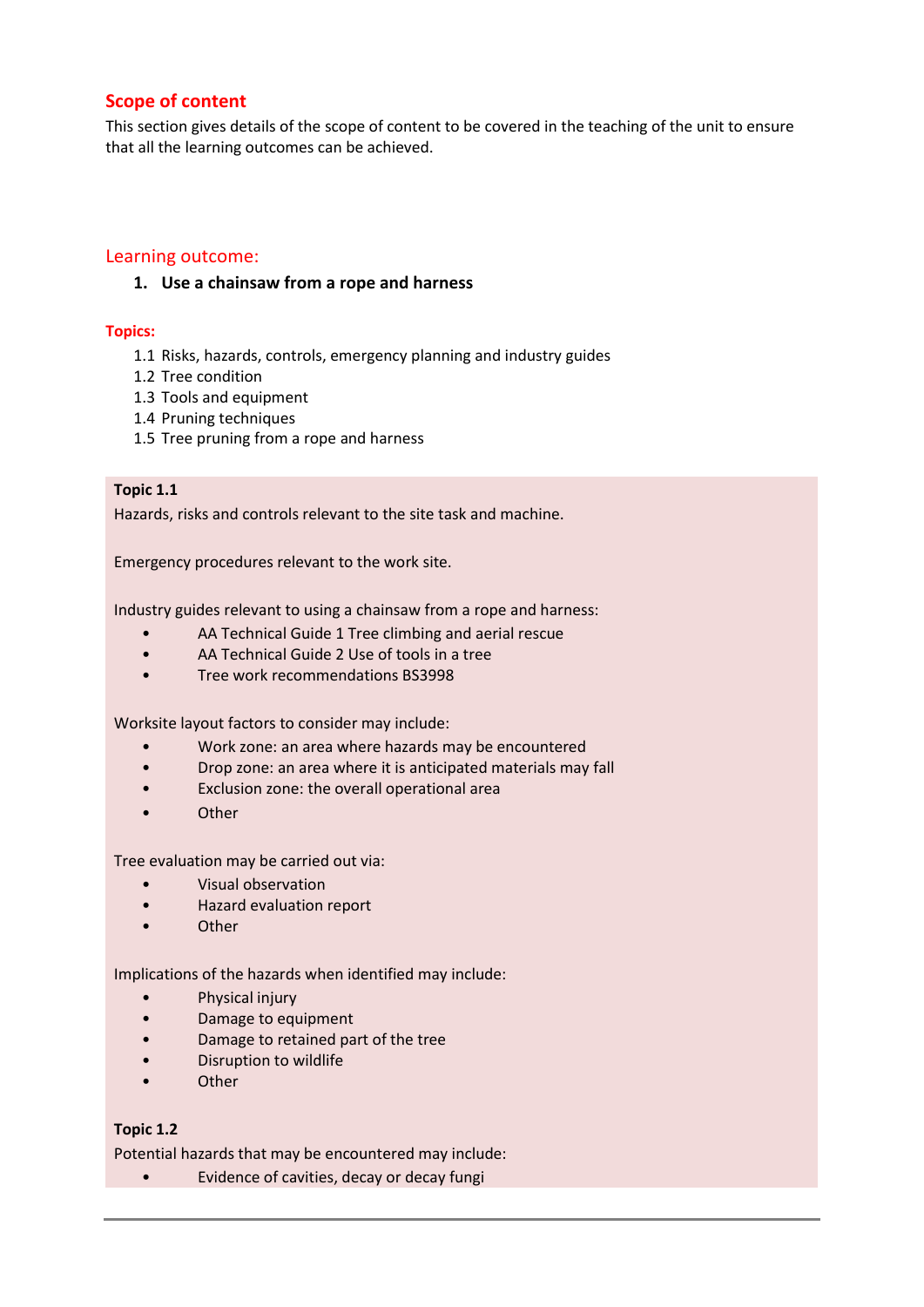- Deadwood and broken branches
- Dead or flaking bark
- V shaped unions
- **Cracks**
- Nesting insects
- The presence of power lines or telephone wires
- Targets and obstacles underneath the tree
- Can the work be carried out from ground level
- The use of a mobile elevating work platform (MEWP) to prevent a fall
- The use of suitable equipment minimises the distance and consequence of a fall

Species, condition of tree and time of year may affect the work owing to:

Species:

- Brittle timber loss of control
- Responses to pruning
- **Other**

#### Condition:

- Dead loss of control, safety compromised
- Diseased biosecurity measures
- Other

#### Time of year:

- Some species 'bleed' heavily if pruned at certain times of year
- Promotion of subsequent disease or infection
- **Other**

#### **Topic 1.3**

Compliant PPE and safety clothing for tree climbing and chainsaw use to include:

- Tree climbing helmet
- Personal first aid kit
- Knife with retractable blade or handsaw
- Chainsaw safety footwear with good grip and ankle support
- Non- snag clothing
- Eye protection
- Hearing protection
- Chainsaw protective clothing
- Appropriate chainsaw with lanyard.

#### Hand tools:

- Appropriate size
- Suitable for the task
- Guarded as appropriate
- **Maintained**

Compliant climbing equipment for tree climbing.

Inspect all equipment to be used and comment on the condition/checks made.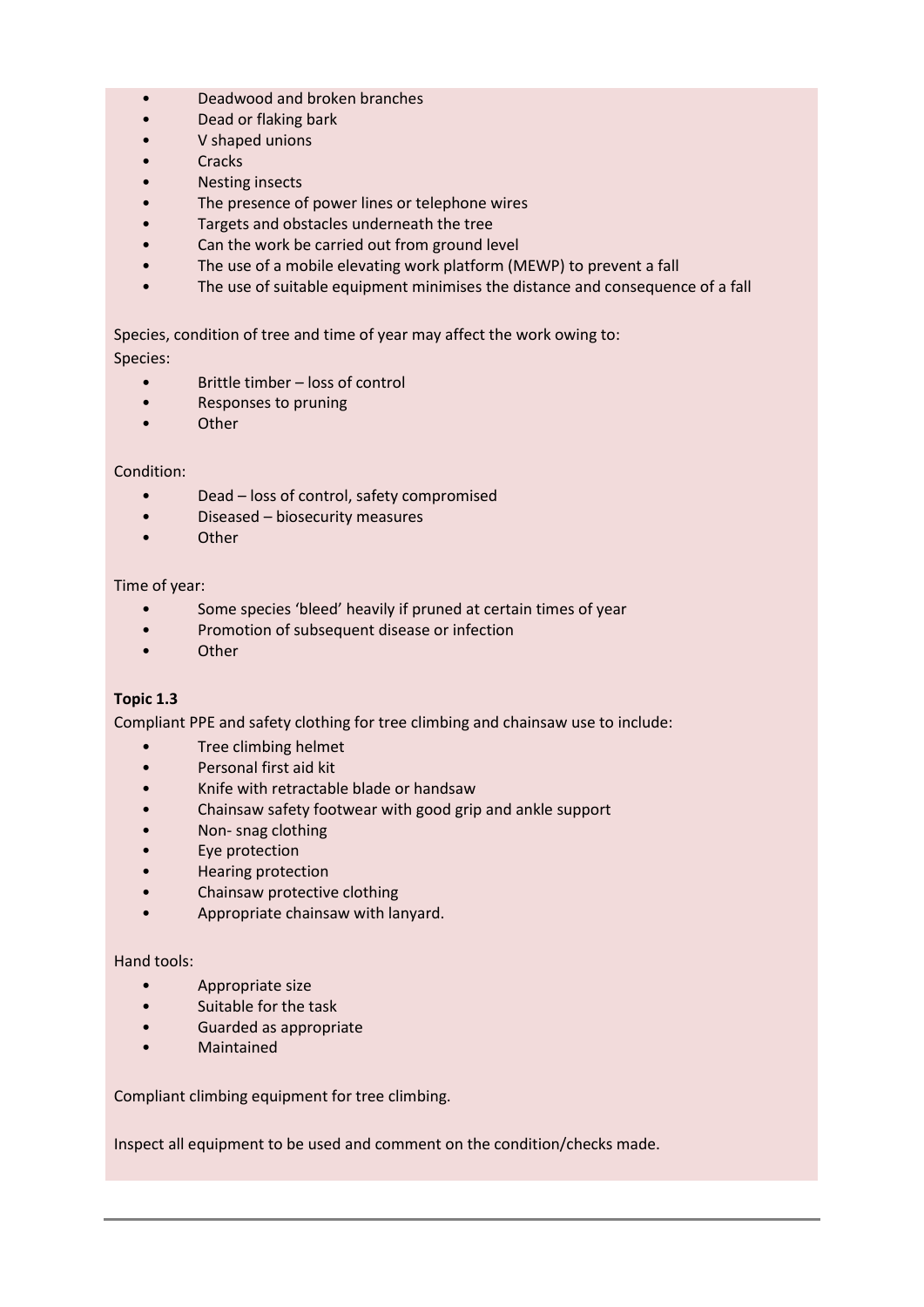Basic principles of target pruning are to:

- Simulate the trees natural ability to shed branches
- Leaves the branch bark ridge and collar intact
- Allow complete doughnut of callus wood to able to form
- Allow protection boundary to develop inside collar
- **Other**

#### **Topic 1.4**

Cuts that maybe used and their application:

Sink cut:

• Directional sink with back cut retaining hinge which aids direction used on free fall and hand-held sections

#### Step cut:

• Two over lapping cuts used on free fall and hand-held sections

Inboard:

• Finishing cut towards main stem, reducing risk of saw being taken

Out board:

• Finishing cut away from main stem, timber falls flat and reduces the risk of tearing

V cut:

• Two joining directional sinks with back cut, used on smaller diameter stems under tension

Holding cut:

• Sink cut with retained hinge and hold at the rear, used on larger diameter stems under tension

The use of equipment to aid with the removal of tree sections may include:

- Tape sling used on end of limb to act as lever/hand hold for step cut hand-held sections
- Pull line used to help the removal of cut sections
- Handsaw light weight cutting aid
- Other

Tree section removal may have the effect of:

- Allowing cavities to form
- Allowing pathogen infection into wounds
- Removing of trees protection boundaries
- Allowing potential development of rot
- Reduction of potential energy reserves
- Increased potential for insect infestation, development of cracks and dead spots
- Development of excessive sprouting
- Promotion of re-growth
- Promotion of habitat
- Stability of retained structure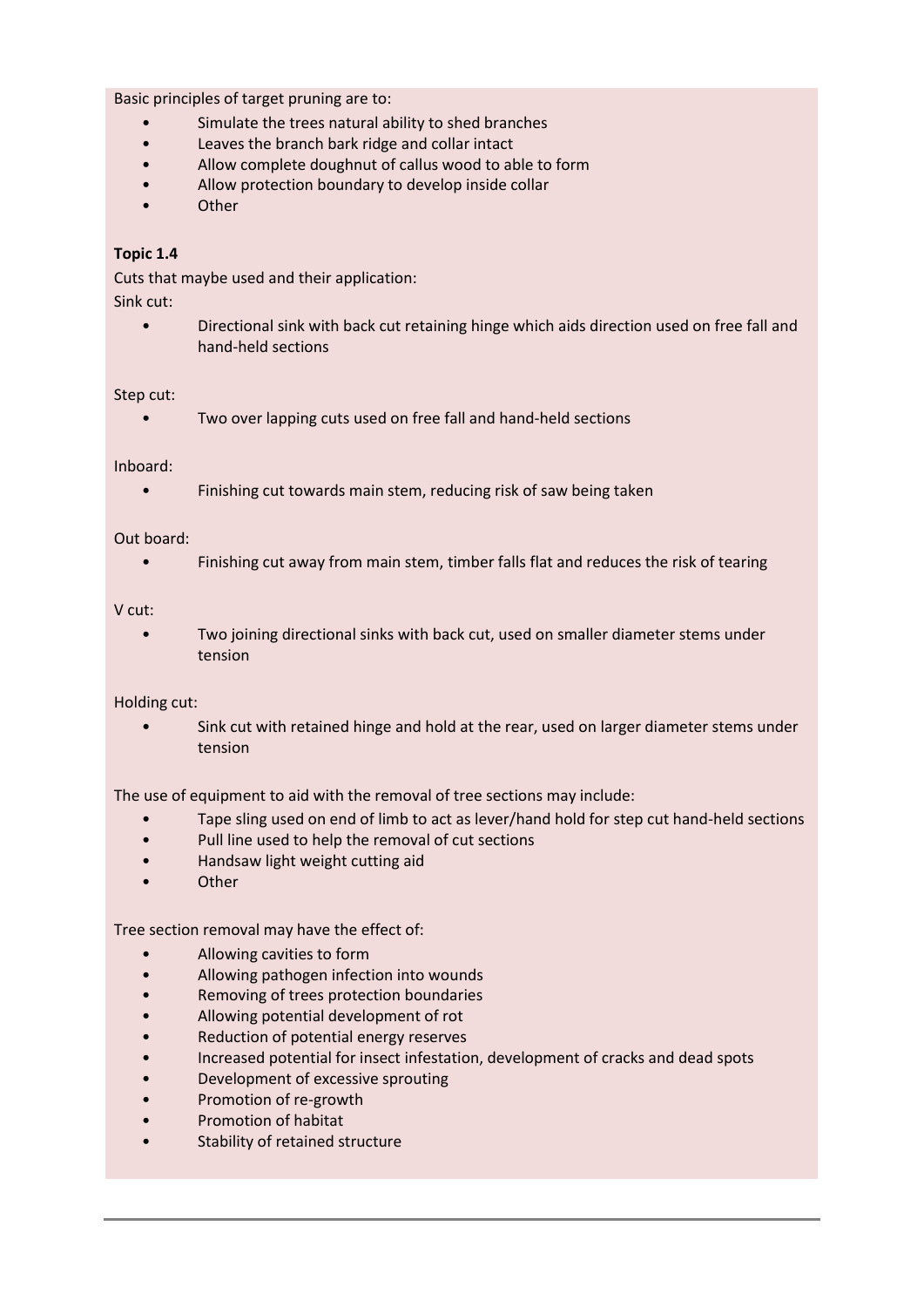Importance of accurate cuts may include:

- **Direction**
- **Control**
- **Efficiency**
- Damage the cutting systems
- **Splitting**
- **Other**

The procedure for releasing a trapped saw when working in the crown should be:

- Switch of the engine or apply chain brake
- Release the saw from the climbing harness where the risk exists of the saw being taken with the cut section
- Attach the saw to the tree inboard of the cut or to a separate branch or tool line
- Pull the saw from the kerf, lifting the branch as necessary
- If necessary, use a second saw to release the trapped saw, cutting a minimum of 300mm (12") away from the trapped saw
- **Other**

It may be necessary to use a top handled chainsaw in the tree one-handed:

- When working at the extremity of limbs and cutting is required while the other hand is needed to maintain the work position
- When two-handed operation cannot be carried out safely
- When a chainsaw is used with one hand it must be out of alignment with the operator and all climbing equipment

#### **Topic 1.5**

Selection of appropriate anchor points may include:

- Size
- **Strength**
- Position
- Other

All anchor points selected taking into consideration:

- Size, strength and structure
- Position in relation to the parts of the tree to be accessed
- Use of equipment to minimise damage to the tree if appropriate

Establish initial anchor points taking into account:

- Suitability of the techniques used
- Accurate installation of equipment
- Organisation of ropes
- Safety and position of the anchor points
- Testing of the anchor points by thorough loading prior to ascent

Technique used takes into account:

- Efficient use of technique chosen
- Candidate is attached to the tree at all times in accordance with industry good practice
- Appropriate selection of anchor points
- Appropriate route taken up the tree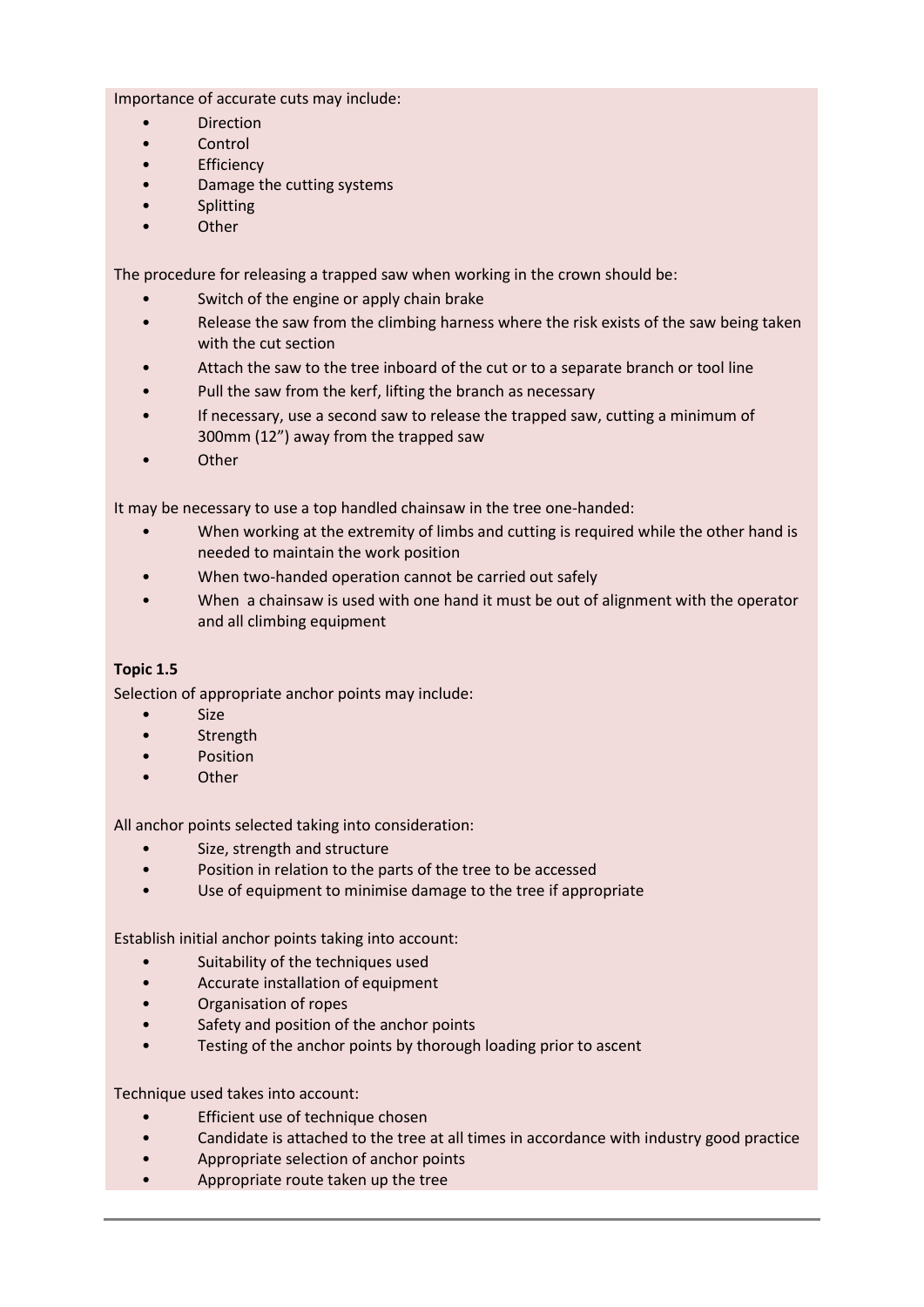- Correct use of systems when changing anchor points
- Thorough load testing of new anchor points
- Risk of a fall is managed at all times
- Correct use of equipment

Clear drop zone to be used during the removal of timber using free-fall techniques.

Climber achieves position to receive the chainsaw. Work position for cutting attained:

- Chain brake applied or saw switched off whilst position attained
- Appropriate working position attained with the climber in a balanced and stable position to use the saw
- The use of load bearing supplementary anchor points as appropriate

Step cut and sink cut sections should be removed, both free fall and hand-held, taking the following points into account:

- Characteristics and properties of the wood allowed for
- Manageable sections selected
- Saw released from strop if applicable and attached to a supplementary anchor point
- Climber holding the saw using both the front and top/rear handles of the saw
- Side or reducing cuts used where appropriate
- Appropriate hinge left on sink cut sections
- Position of cuts on step cut sections and a complete overlap of cuts achieved
- Chain brake applied or saw switched off whilst breaking and casting sections
- Climber maintains awareness of activity below
- Hand-held sections are cast into a predetermined area
- The branch collar and/or branch bark ridge is identified when pruning
- The pruning cut is left as smooth as possible

Associated equipment such as:

- Tape sling
- Pull/tag line
- **Other**

All waste produced from activities is disposed of in line with legislation, good practice and/or site requirements.

Communication between climber and ground staff maintained when appropriate.

All tools, equipment and personal protective equipment is used in line with industry good practice.

It is ensured that any possible environmental damage is minimised at all times.

All activities must be completed in a way which protects the operator and those around them.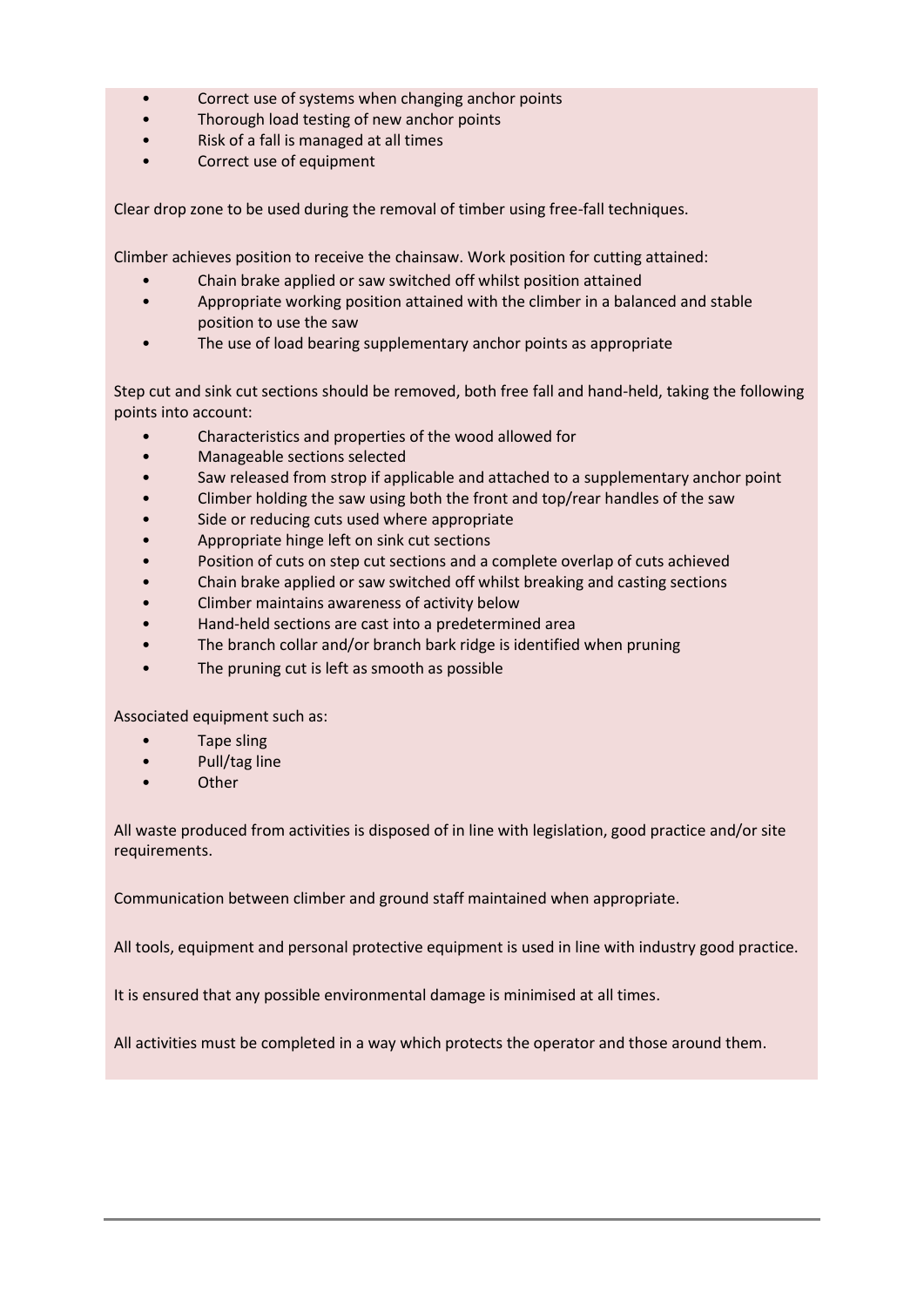# **Appendix 1 Sources of general information**

The following documents contain essential information for centres delivering City & Guilds qualifications. They should be referred to in conjunction with this handbook. To download the documents and to find other useful documents, go to the **Centres and Training Providers homepage** on **www.cityandguilds.com**.

#### City & Guilds Centre Manual

This document provides guidance for organisations wishing to become City & Guilds approved centres, as well as information for approved centres delivering City & Guilds qualifications. It covers the centre and qualification approval process as well as providing guidance on delivery, assessment and quality assurance for approved centres.

It also details the City & Guilds requirements for ongoing centre and qualification approval, and provides examples of best practice for centres. Specifically, the document includes sections on:

- the centre and qualification approval process
- assessment, internal quality assurance and examination roles at the centre
- registration and certification of candidates
- non-compliance and malpractice
- complaints and appeals
- equal opportunities
- data protection
- management systems
- maintaining records
- internal quality assurance
- external quality assurance.

#### Our Quality Assurance Requirements

This document explains the requirements for the delivery, assessment and awarding of our qualifications. All centres working with City & Guilds must adopt and implement these requirements across all of their qualification provision. Specifically, this document:

- specifies the quality assurance and control requirements that apply to all centres
- sets out the basis for securing high standards, for all our qualifications and/or assessments
- details the impact on centres of non-compliance

Our Quality Assurance Requirements document encompasses the relevant regulatory requirements of the following documents, which apply to all UK centres working with City & Guilds:

• Ofqual's General Conditions of Recognition

The **centre homepage** section of the City & Guilds website also contains useful information on

- **Walled Garden**: how to register and certificate candidates on line
- **Events**: dates and information on the latest Centre events
- **Online assessment**: how to register for e-assessments.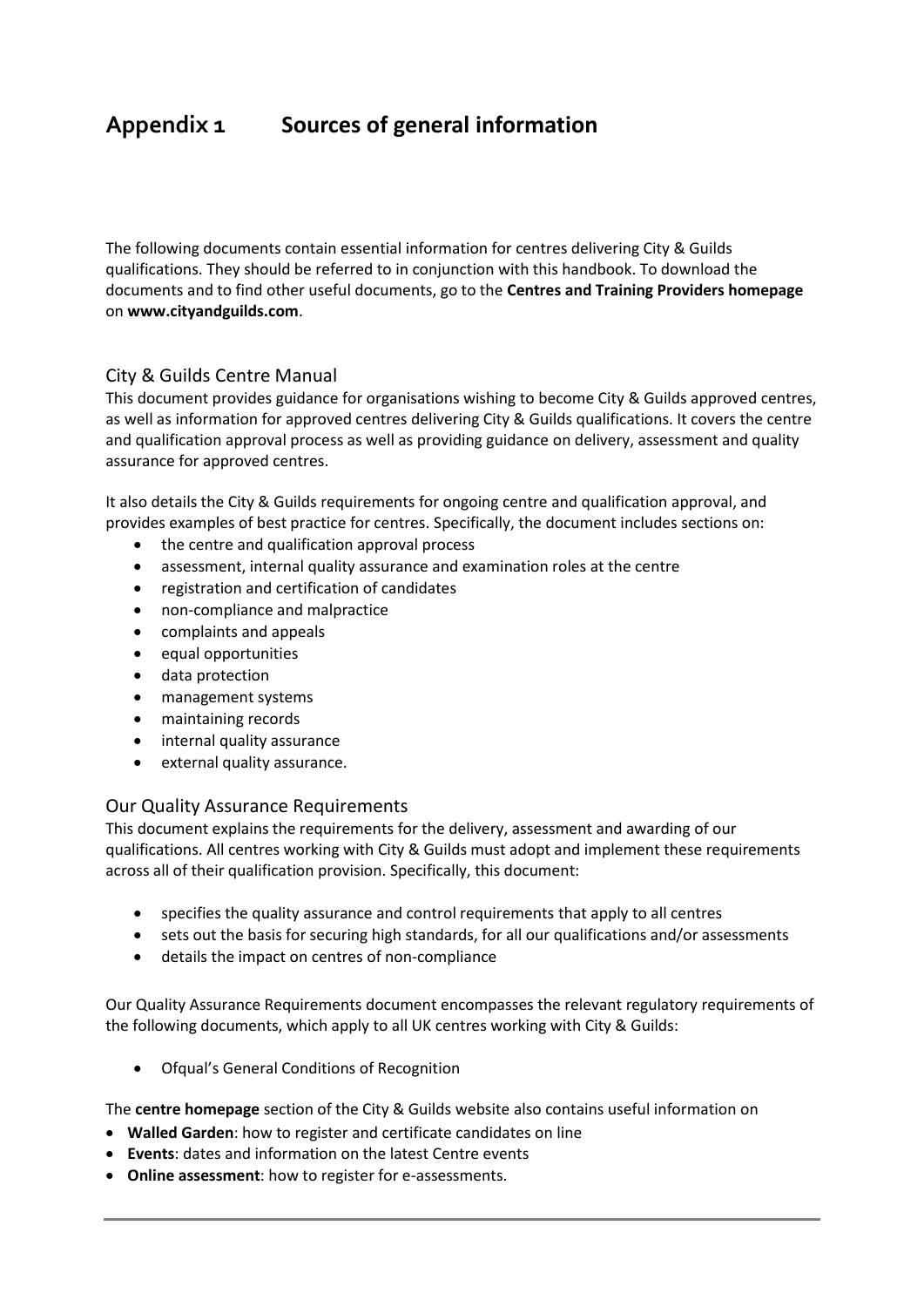## **Useful contacts**

| <b>UK learners</b>                                                                                                                                              | E: learnersupport@cityandguilds.com |  |
|-----------------------------------------------------------------------------------------------------------------------------------------------------------------|-------------------------------------|--|
| General qualification information                                                                                                                               |                                     |  |
| <b>International learners</b>                                                                                                                                   | E: intcg@cityandguilds.com          |  |
| General qualification information                                                                                                                               |                                     |  |
| <b>Centres</b>                                                                                                                                                  | E: information@cityandguilds.com    |  |
| Exam entries, Certificates, Registrations/enrolment,<br>Invoices, Missing or late exam materials, Nominal roll<br>reports, Results                              |                                     |  |
| <b>Single subject qualifications</b>                                                                                                                            | E: singlesubjects@cityandguilds.com |  |
| Exam entries, Results, Certification, Missing or late<br>exam materials, Incorrect exam papers, Forms request<br>(BB, results entry), Exam date and time change |                                     |  |
| <b>International awards</b>                                                                                                                                     | E: intops@cityandguilds.com         |  |
| Results, Entries, Enrolments, Invoices, Missing or late<br>exam materials, Nominal roll reports                                                                 |                                     |  |
| <b>Walled Garden</b>                                                                                                                                            | E: walledgarden@cityandguilds.com   |  |
| Re-issue of password or username, Technical<br>problems, Entries, Results, e-assessment, Navigation,<br>User/menu option, Problems                              |                                     |  |
| <b>Employer</b>                                                                                                                                                 | T: +44 (0)121 503 8993              |  |
| Employer solutions, Mapping, Accreditation,<br>Development Skills, Consultancy                                                                                  | E: business@cityandguilds.com       |  |

Every effort has been made to ensure that the information contained in this publication is true and correct at the time of going to press. However, City & Guilds' products and services are subject to continuous development and improvement and the right is reserved to change products and services from time to time. City & Guilds cannot accept liability for loss or damage arising from the use of information in this publication.

If you have a complaint, or any suggestions for improvement about any of the services that we provide, email: **[feedbackandcomplaints@cityandguilds.com](mailto:feedbackandcomplaints@cityandguilds.com)**